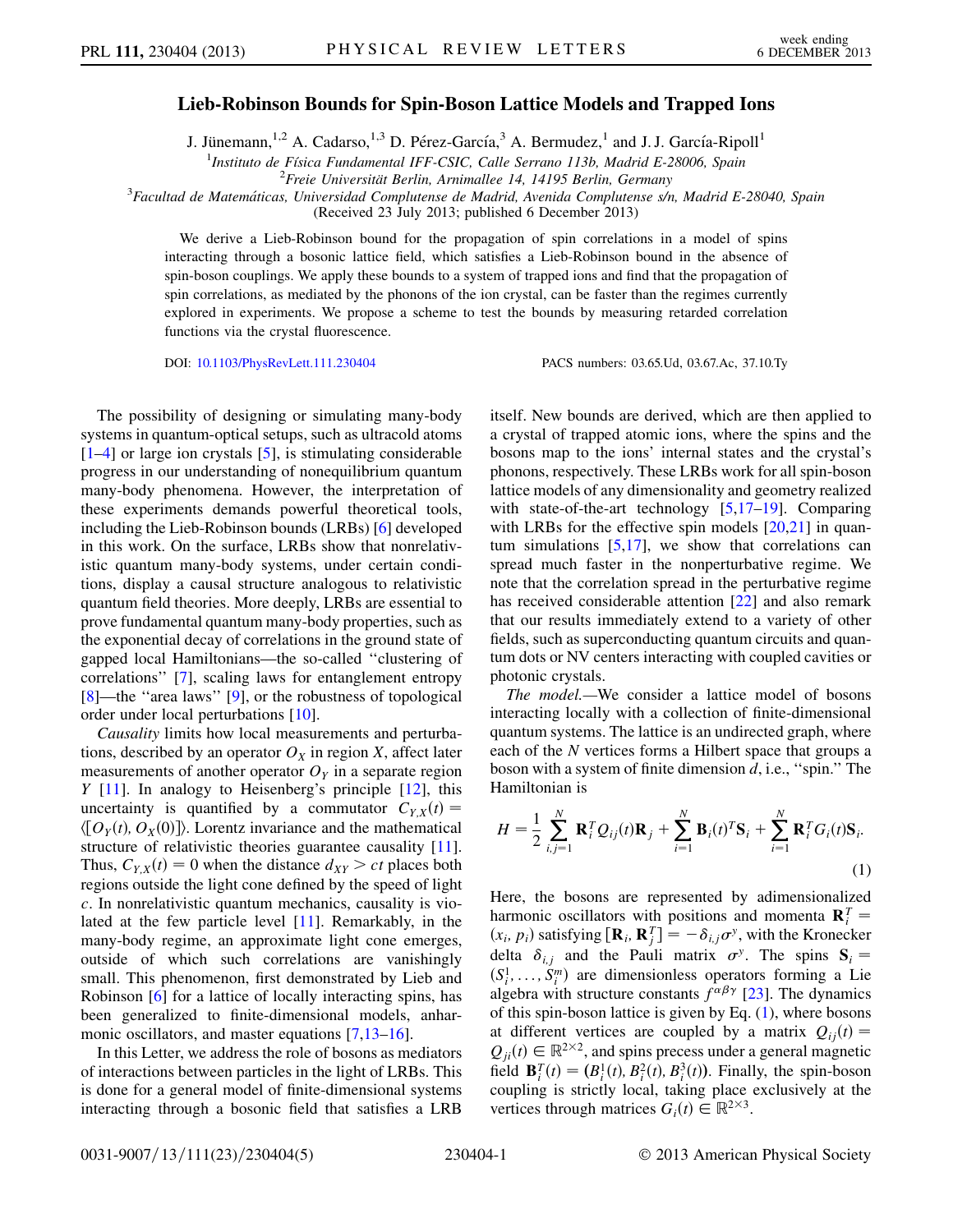Whereas the first part of this Letter introduces the proof of the LRB for the very general spin-boson Hamiltonian of Eq. [\(1\)](#page-0-0), the second part shows how this model applies to trapped ions. We estimate correlation speeds and time scales, suggesting concrete experimental protocols to assert these bounds. As an aid to the reader, in the Supplemental Material [\[24\]](#page-4-17) we provide additional background material, a step-by-step version of the proof, and alternative experimental setups or considerations.

Spin-boson LRB.—Let us assume that the propagator W of the free bosonic lattice without spins ( $G_i = 0$ ) satisfies a LRB

<span id="page-1-1"></span>
$$
\|[\mathbf{R}_j(t), \mathbf{R}_k(0)]\| \le \|W_{jk}(t, 0)\| \le \alpha e^{\nu_{LR}t} f(d_{jk}) \qquad (2)
$$

<span id="page-1-2"></span>characterized by a LR speed  $v_{LR}$ , a normalization  $\alpha > 0$ , and a function of the lattice distance such that

$$
a_0 := \max_{ik} \bigg[ f(d_{ik})^{-1} \sum_j f(d_{ij}) f(d_{jk}) \bigg] < +\infty. \tag{3}
$$

Under these conditions, assuming bounded interactions  $||G_i(t)|| \leq g$  and spins  $||S|| \leq S$ , a LRB emerges for the spin correlations  $\mathbf{Z}_{jk}(t) := [\mathbf{S}_j(t), S_k^{\phi}(0)], \phi \in \{1, 2, 3\}$ 

<span id="page-1-0"></span>
$$
\|\mathbf{Z}_{jk}(t)\| \le \alpha e^{\nu_{LR}t} f(d_{jk}) \times \frac{2S^2}{a_0} (e^{(g^2/\nu_{LR}) 2S\alpha a_0 t} - 1). \quad (4)
$$

Intuitively, since bosons mediate interactions, the bosonic velocity  $v_{LR}$  limits the propagation speed of spin correlations. This is precisely the first term of the above expression, which duplicates the bosonic LRB. Additionally, the efficiency with which distant spins excite and reabsorb a propagating boson affects the LRB. This is the second term in Eq. ([4](#page-1-0)), which depends on the rate  $\sim g^2/v_{LR}$  at which bosons are emitted or absorbed by spins. This nonperturbative correction shows that the buildup of correlations is suppressed if bosons are much faster than spins  $g \ll v_{LR}$ , an adiabatic-type argument.

<span id="page-1-5"></span>Note that Eqs. [\(2\)](#page-1-1) and [\(3](#page-1-2)) include a very large family of bounds

$$
e^{\nu_{LR}t}f(d_{jk}) = e^{\nu_{LR}t - \mu d_{jk}}(1 + d_{jk})^{-\eta}, \tag{5}
$$

with appropriate  $\mu \ge 0$  and  $\eta > 0$ . For nearest-neighbor or short-range interactions  $\mu > 0$  yields a light cone,  $\mu d_{jk} - v_{LR} t \sim 0$ , outside of which correlations are expo-<br>neutrally suppressed. For algebraically decaying interacnentially suppressed. For algebraically decaying interactions,  $\mu = 0$ , and the lines of constant correlation are only straight at short distances and times.

The proof.—We will sketch the technical steps to recover this result (see the Supplemental Material [\[24](#page-4-17)]). The Heisenberg equations of motion are  $\dot{\mathbf{R}}_i =$ Hermitian matrix  $K_j(t)$  that depends on the couplings,  $\sum_k JQ_{jk}(t)$ **R**<sub>k</sub> –  $JG_j(t)$ **S**<sub>j</sub> and  $\dot{S}_j = iK_j(t)$ **S**<sub>j</sub>, with a sermition matrix  $K_j(t)$  that depends on the couplings boson operators, and spin structure constants. The first equation is formally integrated  $\mathbf{R}_j(t) = \sum_k W_{jk}(t, 0) \mathbf{R}_k(0) - \int_0^t d\tau \sum_k W_{jk}(t, \tau) J G_k(\tau) \mathbf{S}_k(\tau)$ . In this notation, the free boson propagator W is an  $N \times N$  block matrix, where each block  $W_{ik}(t_1, t_2) \in \mathbb{R}^{2 \times 2}$  spreads correlations between sites  $j$  and  $k$ .

The bosonic bound ([2](#page-1-1)) influences the spin-spin correlations through the spin-boson correlators  $\mathbf{C}_{jk}(t) := [\mathbf{R}_j(t), S^{\phi}_k(0)].$  This is seen in  $\mathbf{Z}$ <br> $\mathbf{K} = C^{\eta} A^{\eta}(t) \mathbf{S} + i K(t) \mathbf{Z}$  where the metric  $\sum_{jk}(t) := [\mathbf{K}_j(t), S_k(0)]$ . This is seen in  $\sum_{jk} = i \sum_{n \in \{x, p\}} C_{jk}^n A_j^n(t) S_j + i K_j(t) \mathbf{Z}_{jk}$ , where the matrices  $A_j^n(t)$  are defined in terms of the spin-boson couplings<br>(Supplemental Material [241). To eliminate the local pre-(Supplemental Material [\[24\]](#page-4-17)). To eliminate the local precession of the spins, we change variables  $\mathbf{D}_{jk}(t) :=$  $O_j^{-1}(t)\mathbb{Z}_{jk}(t)$  with a unitary  $O_j(t)$  obtained by solving  $\hat{O}_j(t) = iK(t)Q(t)$ . Thus  $\dot{\mathcal{O}}_j(t) = iK_j(t)\mathcal{O}_j(t)$ . Thus,

<span id="page-1-4"></span>
$$
\dot{\mathbf{C}}_{jk} = -\sum_{l} JQ_{jl}(t)\mathbf{C}_{lk} - JG_j(t)O_j(t)\mathbf{D}_{jk},\qquad(6)
$$

$$
\dot{\mathbf{D}}_{jk} = iO_j^{-1}(t)\sum_n C_{jk}^n A_j^n(t)\mathbf{S}_j \tag{7}
$$

<span id="page-1-3"></span>describe the buildup of spin-boson correlations [\(6](#page-1-3)) and the conversion of spin-boson into spin-spin correlations ([7\)](#page-1-4). Some remarks are in order: (i) the equation for  $C_{ik}$  is solved formally in terms of  $\mathbf{D}_{ik}$ , creating a recursion; (ii) the operator  $O_i$  absorbing the unbounded local rotations does not influence the LRB because (iii)  $\mathbf{D}_{ik}$  and  $\mathbf{Z}_{ik}$ have the same operator norms.

Equations ([6\)](#page-1-3) and [\(7\)](#page-1-4), with the upper bounds  $||G_i(t)||$ ,  $||A_{j}^{n}(t)|| \leq g$ ,  $||S_{j}(t)|| \leq S$ , the bosonic LRB ([2\)](#page-1-1), and the coordination for the coordination for the geometric factor  $a_0$ , provide a Dyson-type recursion for the commutators norms

$$
\|\mathbf{D}_{jk}(t)\| \le \|\mathbf{D}_{jk}(0)\| + 2g^2 S \alpha \sum_{l} \int_0^l d\tau_1
$$
  
 
$$
\times \int_0^{\tau_1} d\tau_2 f(d_{jl}, \nu_{LR}(\tau_1 - \tau_2)) \|\mathbf{D}_{lk}(\tau_2)\|.
$$
 (8)

After summing this recursion to infinite order, the desired LRB ([4](#page-1-0)) for the spin-boson lattice is recovered.  $\blacksquare$ 

Bosonic LRB.—For the previous results to be useful, the bound of Eq. [\(2](#page-1-1)) must be sufficiently tight. Whereas the bosonic LR speed has been studied for nearest-neighbor [\[14\]](#page-4-18) and algebraically decaying [[15](#page-4-19)] time-independent couplings  $Q$ , we have developed a tighter bound for such models (Supplemental Material [\[24\]](#page-4-17)). Our LR speed only relies on the off-diagonal couplings, using a recursion similar to that in Ref. [\[15\]](#page-4-19), but eliminating the diagonal terms with unitary transformations. The case relevant for trapped ions involves long-range interactions

$$
\|Q_{jk}(t)\|_{j\neq k} \le \kappa (1+d_{jk})^{-\eta} \tag{9}
$$

<span id="page-1-6"></span>with a strength  $\kappa$  that bounds the couplings and a decay power  $\eta \ge 0$ . We then recover Eq. ([2\)](#page-1-1) with  $f(d) =$  $(1+d)^{-\eta}$ ,  $\alpha = (1+a_0)/a_0$ , and a bosonic LR speed<br> $\eta_{\text{Lip}} = \kappa a_0$  $v_{LR} = \kappa a_0$ .

Trapped-ion implementation.—Equation ([4\)](#page-1-0) applies to a great variety of systems. In particular, we show below that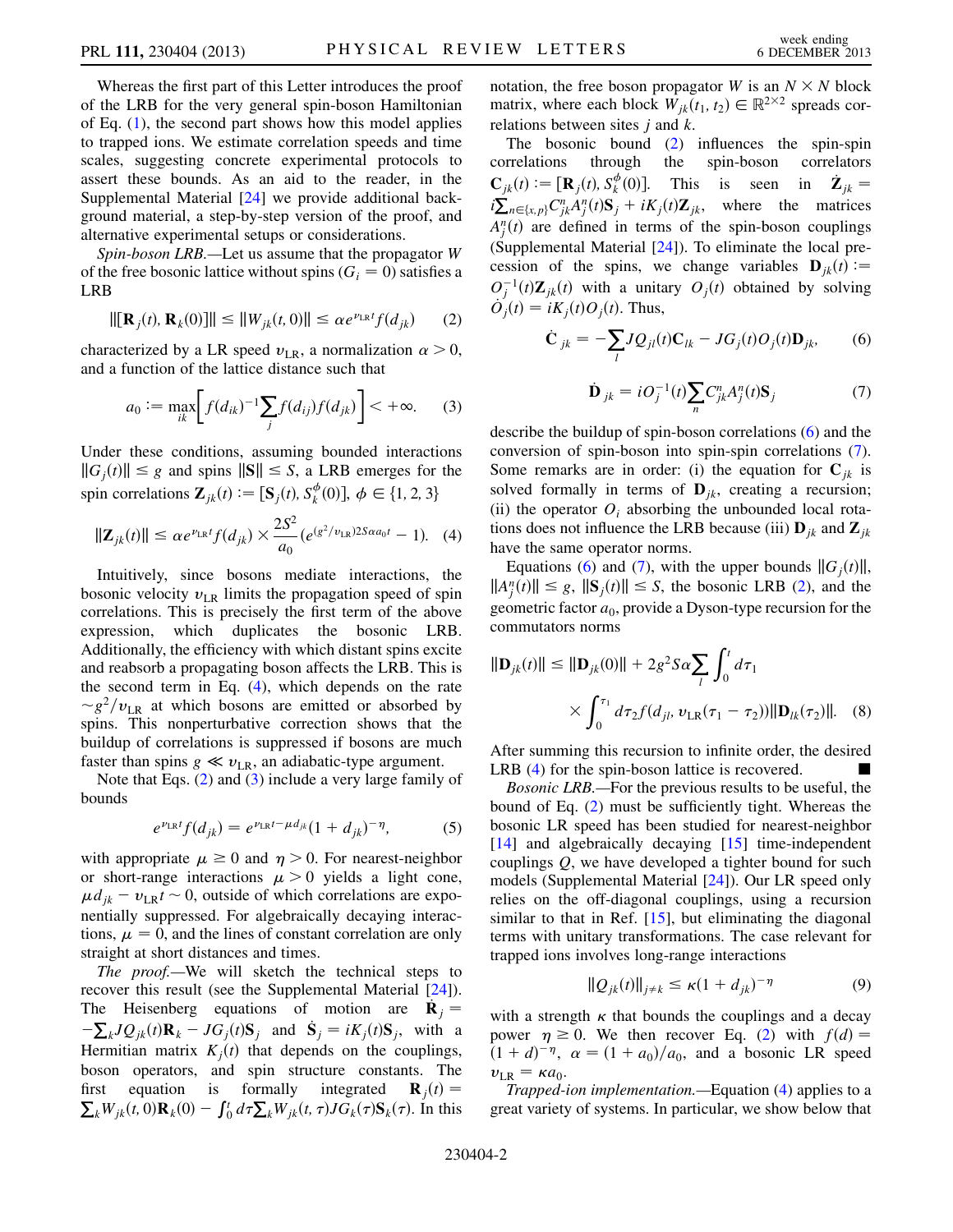the case of trapped ions, a prominent architecture for quantum information  $[25]$  $[25]$  $[25]$ , is an ideal setup to experimentally test our LRB.

Laser-cooled ions in radio-frequency or Penning traps form crystals of tunable dimensionality and geometry. The spin-boson model of Eq. ([1](#page-0-0)) can be implemented on top of this state-of-the-art technology. The ''bosonic lattice'' describes the small transverse displacements  $\bf{R}$  of the ions from their equilibrium positions in the crystal. The spins  $S = \vec{\sigma}$  are encoded in two levels of the atomic structure<br>{|t} ||)} with long coherence times [26]. The spin-boson  $\{|\uparrow\rangle, |\downarrow\rangle\}$  with long coherence times [\[26\]](#page-4-21). The spin-boson coupling is provided by dipole forces that push the atoms depending on their internal state [[27](#page-4-22)]. Without loss of generality [\[28\]](#page-4-23), we assume that near-field microwaves or lasers induce a uniform force in the  $\sigma^z$  basis. In Eq. ([1](#page-0-0)) this maps to  $G_i^{n\gamma}(t) = F_z(t)\delta_{n,x}\delta_{\gamma,3}$ , where the strength  $F_z = \sqrt{2}\tilde{\Omega}\gamma$  depends on the field intensity or Rabi frequency  $\tilde{\Omega}(t)$  $\sqrt{2}\tilde{\Omega} \gamma$  depends on the field intensity or Rabi frequency  $\tilde{\Omega}(t)$ <br>and the Lamb-Dicke parameter  $\gamma \ll 1$ and the Lamb-Dicke parameter  $\gamma \ll 1$ .

For this trapped-ion implementation of the spin-boson lattice, we can evaluate the LRB ([4](#page-1-0)), obtaining a power-law behavior ([5\)](#page-1-5). We start by considering the bosonic part of the evolution. The phonon coupling  $Q_{ii} = \text{diag}\{\omega_i \delta_{i,i} + \omega_i\}$  $\mathbb{V}_{ij}(m\omega_i)^{-1}$ ,  $\omega_i \delta_{i,j}$  contains the ions' mass m, the transverse trap frequency  $\omega_t$ , and a dipolar interaction [\[29\]](#page-4-24). The off-diagonal couplings thus satisfy Eq. [\(9\)](#page-1-6) with algebraic decay  $\eta = 3$ ,  $d_{ij}$  being the lattice distance of the ions in the crystal. The interaction strength  $\kappa = 4\beta\omega_t$  is defined in terms of the stiffness parameter  $[20]$  $[20]$  $[20]$ ,  $\beta$  =  $e^2/4\pi\epsilon_0 m \omega_t^2 d_m^3$ , which measures the ratio of the Coulomb repulsion to the trapping energy and depends on the minimal separation between two ions in the crystal  $d_m$ . Introducing the maximum force  $g = \max_t |F_z(t)|$  and  $S = 1$ , the bound reads

<span id="page-2-0"></span>
$$
\|[\sigma_i(t), \sigma_j^{\phi}(0)]\|_{\infty} \le \frac{2}{a_0(1+d_{ij})^3} e^{\alpha_1(\beta\omega_i)t} (e^{\alpha_2(\beta\omega_i)t} - 1),
$$
\n(10)

where we define  $\alpha_1 = 8a_0$  and  $\alpha_2 = (1/4)(1 + a_0^{-1})$ <br>( $a/B\omega_0$ )<sup>2</sup> As anticipated in the proof the LRB depe  $(g/\beta\omega_t)^2$ . As anticipated in the proof, the LRB depends<br>fundamentally on the maximum group velocity of the fundamentally on the maximum group velocity of the phonon branch, given by  $\beta\omega_t$ , and on the efficiency of the force in exciting and absorbing a propagating phonon,  $(g^2/\beta\omega_t)$ .

To evaluate Eq. [\(10\)](#page-2-0) in a realistic experimental situation, we focus on  ${}^{9}Be^+$  ions in a Penning trap [\[5\]](#page-4-1) and refer the reader to the Supplemental Material [\[24\]](#page-4-17) for other setups. These ions, confined with a transverse trap frequency of  $\omega_t/2\pi \approx 0.8$  MHz, form a triangular crystal of  $N \sim$ 100–300 lattice sites characterized by a minimal distance  $d_m \sim 20 \mu$ m. In such experiments, the maximum phonon group velocity is currently  $\beta \omega_t / 2\pi \approx 60$  kHz, and oscillating state-dependent forces with  $g/2\pi \approx 0.6$  kHz have been obtained from two noncopropagating laser beams in a Raman configuration. As discussed in the Supplemental Material [[24\]](#page-4-17), by employing larger angles of the incident beams and short pulses that relieve the need for compensating ac-Stark shifts and resolving sidebands, the strength of the forces can be increased to  $g/2\pi \approx 0.3$  MHz. Still higher forces can be achieved with counterpropagating pairs of ultrafast laser pulses [\[30](#page-4-25)].

The last piece of information to evaluate  $(10)$  $(10)$  $(10)$  is the parameter  $a_0$ . A crude approximation is to use an infinite lattice with uniform geometry (triangular or onedimensional) and obtain  $a_0$  from the convolution defined above [\(3](#page-1-2)). This leads to  $a_0 \approx 8.5$  and would set the correlation time scale at  $\sim$  0.1–1  $\mu$ s.

Impulsive regime.—We will now discuss a regime where the correlation time scale can approach the optimal prediction of the LRB [\(10\)](#page-2-0). The impulsive regime relies on strong forces  $g \gg \beta \omega_t$  during a short lapse  $\delta t \sim g^{-1}$ . In particu-<br>lar, we assume that a pulsed force is applied at  $t = 0$  to the lar, we assume that a pulsed force is applied at  $t = 0$  to the jth ion to create a bosonic excitation correlated to the spin. After propagation of the bosonic field, another pulsed force is applied at the distant ith ion to create the spin-spin correlations. The evolution operator is obtained analytically (Supplemental Material [\[24\]](#page-4-17)), without approximations

$$
\|[\sigma_i^x(t), \sigma_j^x(0)]\|_{\infty} \le \frac{8(1+a_0)}{a_0(1+d_{ij})^3} e^{\alpha_1(\beta \omega_i)t} \times |\theta_i \theta_j|, \tag{11}
$$

where  $\alpha_1 = 8a_0$ . The pulse area  $\theta_l = \int_0^l d\tau F_{z,l}(\tau)$  gives a measure of the number of phonons excited  $\bar{p} \sim |q_l|^2$ . As measure of the number of phonons excited  $\bar{n}_t \sim |\theta_t|^2$ . As<br>aroued above forces can be as large as  $g/2\pi \approx 0.3$  MHz argued above, forces can be as large as  $g/2\pi \approx 0.3$  MHz for <sup>9</sup>Be<sup>+</sup> ions in a Penning trap so that  $\beta \omega_t / g \approx 0.2$  and we achieve the impulsive regime. Note that the pulsed forces should be switched on-off in  $\delta t \sim 0.1$  $\delta t \sim 0.1$ –1  $\mu$ s. In Fig. 1, we numerically solve the impulsive time evolution (see Supplemental Material [\[24\]](#page-4-17)). The spread of correlations is much faster ( $\sim$  10  $\mu$ s) than experimental decoherence (without reaching the theoretical maximum).

Perturbative regime.—Whereas our LRB [\(10\)](#page-2-0) gives the fastest time scale of correlation, many experiments for the simulation of quantum magnetism [\[5](#page-4-1),[17](#page-4-11)] are implemented in the so-called perturbative regime, which leads to significantly slower correlation speeds. The perturbative

<span id="page-2-1"></span>

FIG. 1 (color online). Spin correlation spread in the impulsive regime. In this regime, we evaluate numerically the bound  $\left\| \left[ \sigma_i^x(t), \sigma_j^x(0) \right] \right\|_{\infty} \leq f(t)$ , where  $f(t) =$ <br>may  $S(\sin(W^x P(\tau, 0))) \vee \theta \theta$  is obtained from the exect time  $\max_{\tau \leq t} \{8|\sin(W_{ij}^{xp}(\tau,0))|\} \times \theta_i \theta_j$  is obtained from the exact time<br>evolution of the impulsive regime. We consider a crystal of evolution of the impulsive regime. We consider a crystal of  $N = 253$   $^{9}$ Be<sup>+</sup> ions [\[5](#page-4-1)], assuming pulse areas of  $\theta_l = 1$ . The white circle corresponds to a wave front advancing at a speed of  $3d_m \beta \omega_t$ .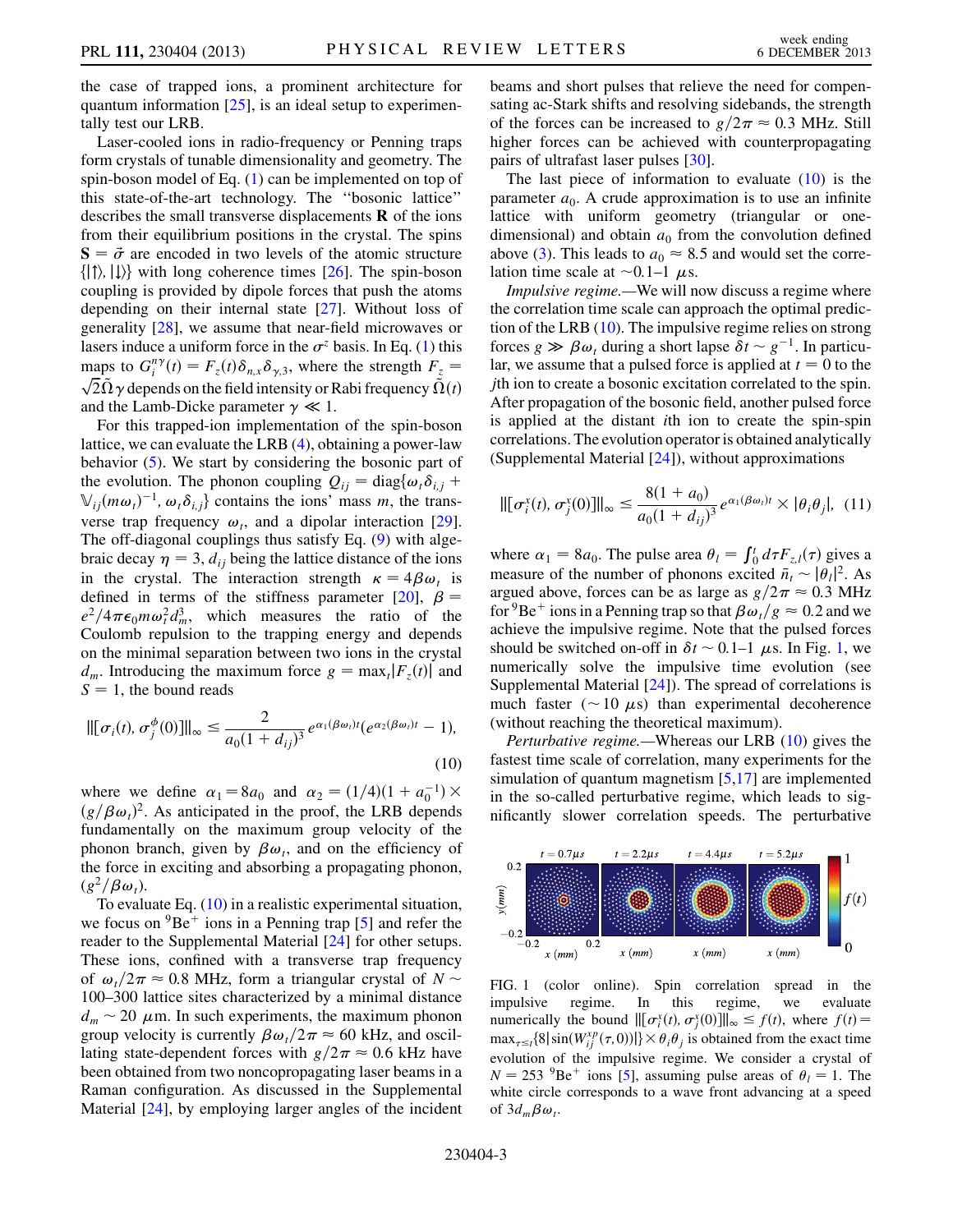<span id="page-3-3"></span>

<span id="page-3-2"></span>FIG. 2 (color online). Experimental sequence to test the LRB: (a) Always-on and (b) pulsed spin-phonon forces. We represent the initialization step in blue, which consists of laser cooling followed by optical pumping  $P$  and leads to nons after Doppler cooling. We then apply a  $\pi/2$  pulse  $U_j =$ <br>  $\text{curl} \left( \frac{f(2)}{2} \right) x_i^y$  by driving the comics transition [25]. In the  $|\downarrow \cdots \downarrow\rangle \langle \downarrow \cdots \downarrow| \otimes \rho_{\text{th}}$ , where  $\rho_{\text{th}}$  is a thermal state of the pho- $\exp\{i(\pi/2)\sigma_j^y\}$  by driving the carrier transition [[25](#page-4-20)]. In the mocouramont stap in red, one collects the state dependent fluo measurement step in red, one collects the state-dependent fluorescence  $M$  during a continuous driving of the cycling transition [\[25\]](#page-4-20). At the beginning of the evolution step  $t = t_0$ , we apply the unitary  $U_V$  associated to the impulsive perturbation  $V(t)$  described in the main text. This is followed by the actual evolution under the state-dependent forces: (a) in the always-on regime, the forces should be switched on continuously during the evolution, or (b) in the impulsive regime, we apply two pulsed forces. Additionally, at the middle of the evolution, we apply the spin-echo sequence  $U_{\text{SE}} \sigma_i^z \rightarrow -\sigma_i^z$  and  $\tilde{\Omega} \rightarrow -\tilde{\Omega}$  to refocus spin-echo sequence  $\sigma_{\rm SE}$   $\sigma_i \rightarrow -\sigma_i$  and  $\Omega \rightarrow -\Omega$  to refocus<br>uncompensated ac-Stark shifts. Before measuring, we apply another  $\pi/2$  pulse  $\tilde{U}_i = \exp\{-i(\pi/2)\sigma_i^y\}.$ 

regime is characterized by oscillating forces that are much weaker than their detuning from the trap frequency  $g \ll$  $\delta_t$ . In this regime, phonons can be approximately traced out, leading to effective algebraically decaying spin-spin interactions [\[20](#page-4-13)[,21\]](#page-4-14),  $H_{\text{eff}} = \sum_{ij} J_{ij} \sigma_i^z \sigma_j^z$ . When  $\beta \omega_i \ll$ <br>2.8 the effective interaction is dipoler  $||I|| \leq 8I/(1+$  $2\delta_t$ , the effective interaction is dipolar  $||J_{ij}|| \leq 8J_0/(1+\epsilon)$  $(d_{ij})^3$ , with  $J_0 = (g/4\delta_t)^2 \beta \omega_t$ . In this case, we can apply the existing LBBs for spin models [13], obtaining existing LRBs for spin models [[13](#page-4-9)], obtaining

<span id="page-3-1"></span>
$$
\|[\sigma_i(t), \sigma_j^{\phi}(0)]\|_{\infty} \le \frac{2}{a_0(1+d_{ij})^3} (e^{\tilde{\alpha}_2(\beta\omega_i)t} - 1), \quad (12)
$$

where  $\tilde{\alpha}_2 = (a_0/8)(g/\delta_t)^2$ . For the large detunings<br>required to obtain the dipolar decay  $\delta/2\pi \approx 80 \text{ kHz}$ required to obtain the dipolar decay,  $\delta_t/2\pi \approx 80$  kHz, the propagation of spin correlations [\(12\)](#page-3-1) becomes very slow  $(\sim 1 \text{ s})$ . For this reason, experiments use smaller detunings [[5](#page-4-1)], leading to stronger couplings at the expense of becoming truly long ranged where the paradigm of LRBs no longer applies [\[13](#page-4-9)]. Yet, one can still expect correlation propagation in time scales  $\sim$  1 ms from the effective model, which are still much slower than the optimal LRB [\(10\)](#page-2-0) [[31\]](#page-4-26).

Probing the LRB through fluorescence.—We discuss how to exploit the control or measurement tools of trapped-ion experiments  $[25]$  to probe LRBs. Note that single-time observables, e.g.,  $\langle \sigma_i^{\alpha}(t) \rangle$ ,  $\langle \sigma_i^{\alpha}(t) \sigma_j^{\beta}(t) \rangle$ , are already being measured with trapped ions [\[32\]](#page-4-27) or atoms in optical lattices [\[1,](#page-3-0)[33\]](#page-4-28). Our aim is to measure retarded correlation functions  $\langle \sigma_i^{\alpha}(t) \sigma_j^{\beta}(0) \rangle$ .

The experimental scheme to accomplish it, both for always-on [Fig.  $2(a)$ ] and pulsed [Fig.  $2(b)$ ] statedependent forces, is composed of three steps. (i) The initialization consists of preparing a localized spin excitation  $|+\rangle = (1 + \rangle |\downarrow\rangle)/\sqrt{2}$  by a  $\pi/2$  pulse at the *j*th ion [[34\]](#page-4-29),<br>while the phonon lattice is in a thermal state  $\rho_{\rm c}$  (details in while the phonon lattice is in a thermal state  $\rho_{\text{th}}$  (details in Fig. [2\)](#page-3-3), such that  $\rho_0 = |\downarrow \cdots + \downarrow \cdots \downarrow \rangle \langle \downarrow \cdots + \downarrow \cdots \downarrow | \otimes$ Fig. 2), such that  $p_0 = 1 + \cdots + j + 1/\sqrt{1 + \cdots + j + 1}$ propagate for  $t \in (t_0, t_f)$ , while switching on the statedependent forces continuously [Fig.  $2(a)$ ] or in two pulses [Fig.  $2(b)$ ]. To measure the retarded spin correlation functions to test the LRBs, we need to apply two unitaries in addition to the forces. First, we should apply an impulsive perturbation  $V(t) = \lambda_B \sigma_j^x \delta(t - t_0)$  localized at the *j*th ion and  $\lambda_B \ll 1$ . Second, after letting the system evolve, we should apply a  $\pi/2$  pulse at the distant *i*th ion. (iii) The measurement consists of collecting the state-dependent fluorescence of the ion crystal, which amounts to a measurement of  $\langle \sigma_i^z(t_f) \rangle$ . Using a linear-response-theory-type<br>aroument (Supplemental Material [241]), we have shown argument (Supplemental Material [[24](#page-4-17)]), we have shown that  $\partial_{\lambda_B} (\sigma_i^z(t_f))|_{\lambda_B=0} = -i \langle \sigma_i^x(t_f) \sigma_j^x(t_0) \rangle$ . By modification of the unitarior (Supplemental Material 1241) 1351 it is of the unitaries (Supplemental Material [[24](#page-4-17)]) [\[35\]](#page-4-30), it is possible to recover any retarded spin correlation  $\langle \sigma_i^{\alpha}(t_f) \sigma_j^{\beta}(t_0) \rangle$ . We remark that the operations required<br>in each stap are performed individually with ecouraging in each step are performed individually with accuracies better than 99% in current experiments [[25](#page-4-20)].

Conclusions.—We have derived a new LRB for a collection of models ([1\)](#page-0-0) involving spins and bosons in a lattice. Although the LRB applies to a variety of quantum-optical setups (e.g., superconducting circuits), we have focused on ion crystals, where it pinpoints that spin correlations can spread much faster than the experimental regimes currently considered. Regardless of the infinite dimensionality of Eq. [\(1\)](#page-0-0), we conjecture that the LRB encloses further theoretical implications, such as the clustering of correlations or the efficiency of timedependent density matrix renormalization group methods, which might be of interest to recent studies [\[37\]](#page-4-31).

This work was supported by the European project PROMISCE, CAM research consortium QUITEMAD (S2009-ESP-1594), and the Spanish MINECO Project FIS2012-33022.

Note added.—Upon completion of this manuscript, we became aware of the e-print of Ref. [\[33](#page-4-28)], figuring a similar measurement protocol for spin correlations.

- <span id="page-3-0"></span>[1] M. Endres, M. Cheneau, T. Fukuhara, C. Weitenberg, P. Schauss, C. Gross, L. Mazza, M. C. Banuls, L. Pollet, I. Bloch, and S. Kuhr, Science 334[, 200 \(2011\)](http://dx.doi.org/10.1126/science.1209284).
- [2] M. Cheneau, P. Barmettler, D. Poletti, M. Endres, P. Schauss, T. Fukuhara, C. Gross, I. Bloch, C. Kollath, and S. Kuhr, [Nature \(London\)](http://dx.doi.org/10.1038/nature10748) 481, 484 (2012).
- [3] S. Trotzky, Y.-A. Chen, A. Flesch, I. P. McCulloch, U. Schollwöck, J. Eisert, and I. Bloch, Nat. Phys. 8[, 325 \(2012\).](http://dx.doi.org/10.1038/nphys2232)